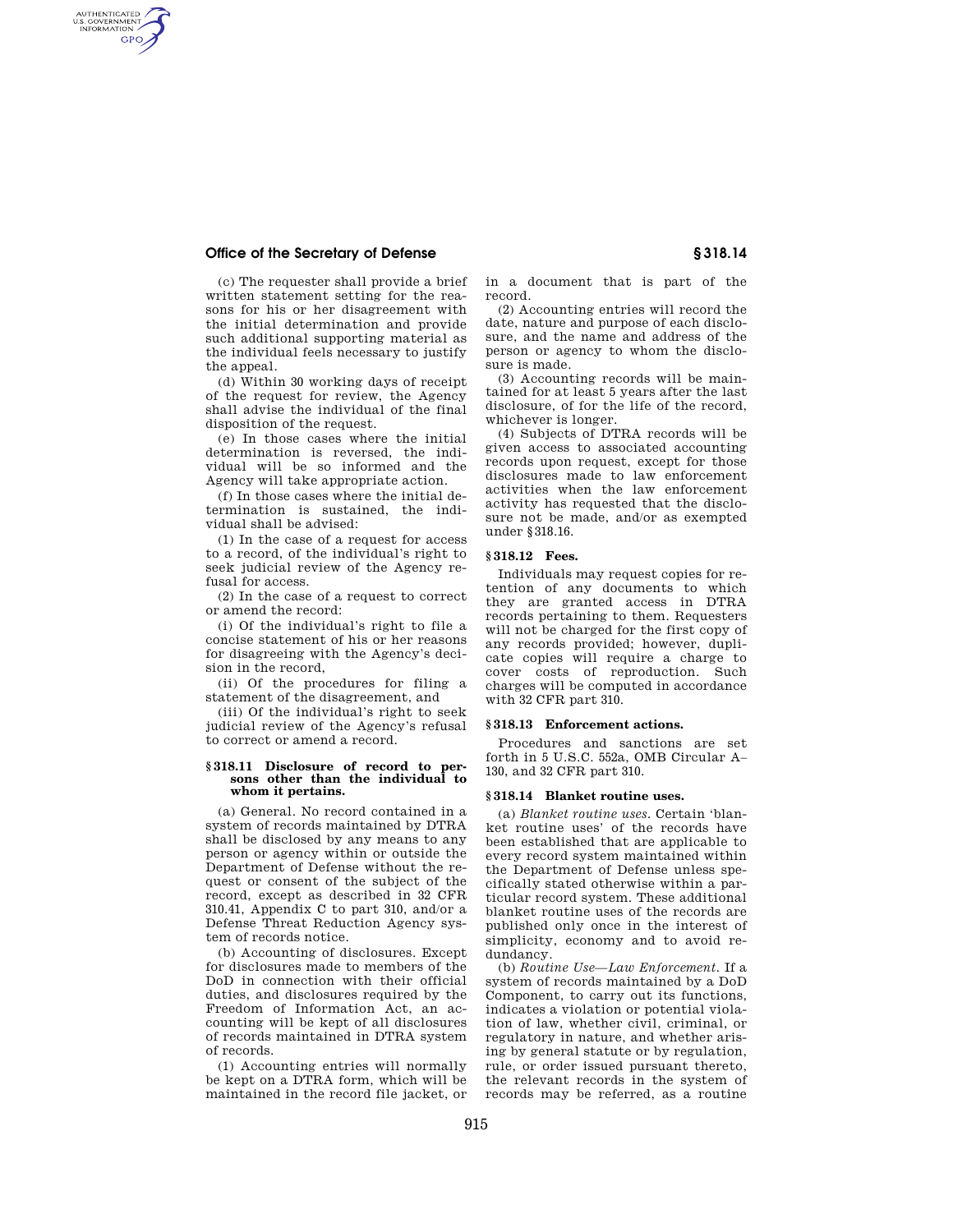use, to the agency concerned, whether Federal, State, local, or foreign, charged with the responsibility of investigating or prosecuting such violation or charged with enforcing or implementing the statute, rule, regulation, or order issued pursuant thereto.

(c) *Routine Use—Disclosure When Requesting Information.* A record from a system of records maintained by a Component may be disclosed as a routine use to a Federal, State, or local agency maintaining civil, criminal, or other relevant enforcement information or other pertinent information, such as current licenses, if necessary to obtain information relevant to a Component decision concerning the hiring or retention of an employee, the issuance of a security clearance, the letting of a contract, or the issuance of a license, grant, or other benefit.

(d) *Routine Use—Disclosure of Requested Information.* A record from a system of records maintained by a Component may be disclosed to a Federal agency, in response to its request, in connection with the hiring or retention of an employee, the issuance of a security clearance, the reporting of an investigation of an employee, the letting of a contract, or the issuance of a license, grant, or other benefit by the requesting agency, to the extent that the information is relevant and necessary to the requesting agency's decision on the matter.

(e) *Routine Use—Congressional Inquiries.* Disclosure from a system of records maintained by a Component may be made to a congressional office from the record of an individual in response to an inquiry from the congressional office made at the request of that individual.

(f) *Routine Use—Private Relief Legislation.* Relevant information contained in all systems of records of the Department of Defense published on or before August 22, 1975, will be disclosed to the OMB in connection with the review of private relief legislation as set forth in OMB Circular A–19 at any stage of the legislative coordination and clearance process as set forth in that Circular.

(g) *Routine Use—Disclosures Required by International Agreements.* A record from a system of records maintained by a Component may be disclosed to

**§ 318.14 32 CFR Ch. I (7–1–10 Edition)** 

foreign law enforcement, security, investigatory, or administrative authorities to comply with requirements imposed by, or to claim rights conferred in, international agreements and arrangements including those regulating the stationing and status in foreign countries of DoD military and civilian personnel.

(h) *Routine Use—Disclosure to State and Local Taxing Authorities.* Any information normally contained in Internal Revenue Service (IRS) Form W-2 which is maintained in a record from a system of records maintained by a Component may be disclosed to State and local taxing authorities with which the Secretary of the Treasury has entered into agreements under 5 U.S.C. 5516, 5517, and 5520 and only to those State and local taxing authorities for which an employee or military member is or was subject to tax regardless of whether tax is or was withheld. This routine use is in accordance with Treasury Fiscal Requirements Manual Bulletin No. 76–07.

(i) *Routine Use—Disclosure to the Office of Personnel Management.* A record from a system of records subject to the Privacy Act and maintained by a Component may be disclosed to the Office of Personnel Management (OPM) concerning information on pay and leave, benefits, retirement deduction, and any other information necessary for the OPM to carry out its legally authorized government-wide personnel management functions and studies.

(j) *Routine Use—Disclosure to the Department of Justice for Litigation.* A record from a system of records maintained by this component may be disclosed as a routine use to any component of the Department of Justice for the purpose of representing the Department of Defense, or any officer, employee or member of the Department in pending or potential litigation to which the record is pertinent.

(k) *Routine Use—Disclosure to Military Banking Facilities Overseas.* Information as to current military addresses and assignments may be provided to military banking facilities who provide banking services overseas and who are reimbursed by the Government for certain checking and loan losses. For personnel separated, discharged, or retired